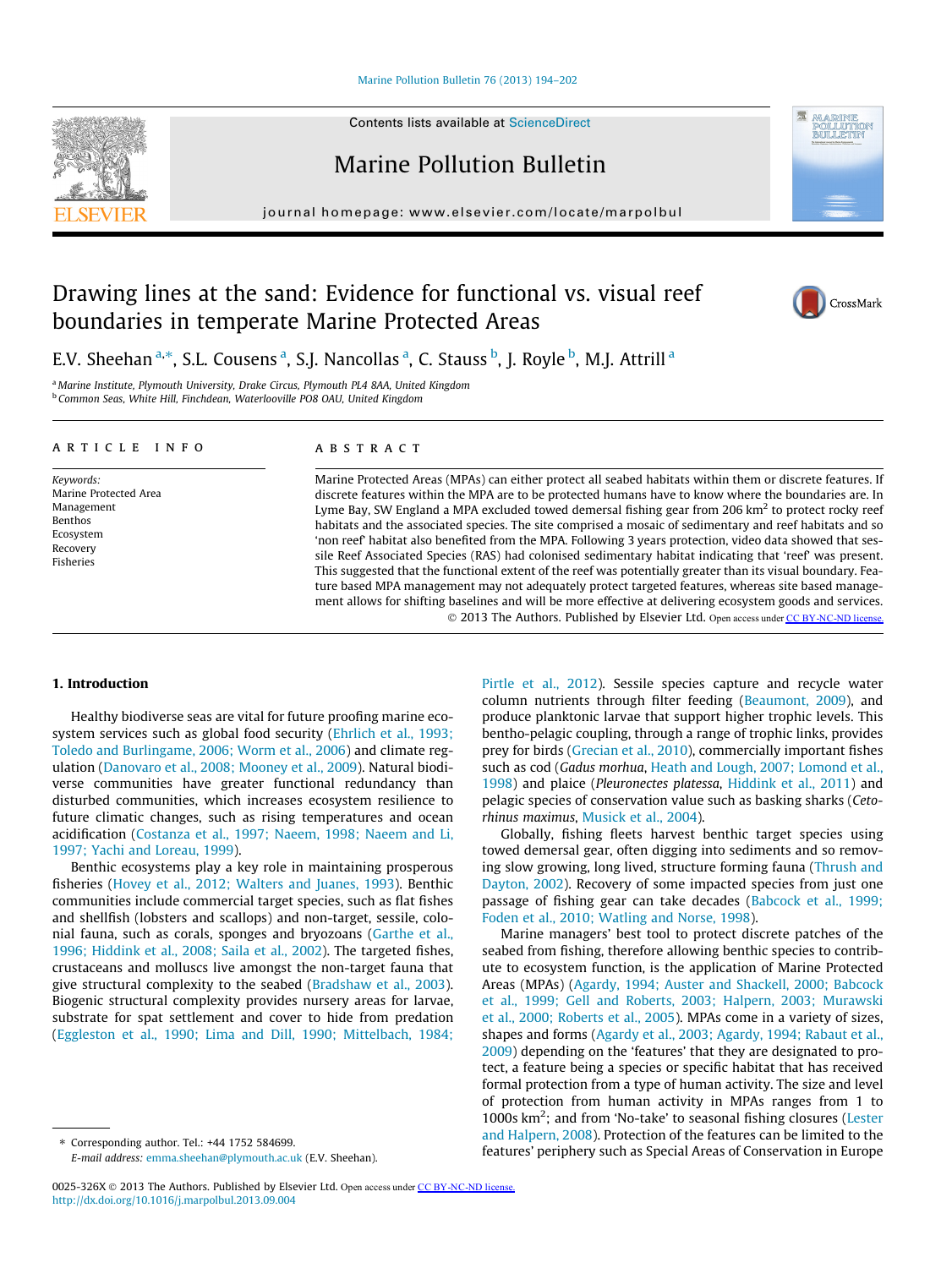([European Commission, 2000](#page-7-0)) or protection can surround features and therefore protect the whole 'site' such as Tortugas Ecological Reserve, Buck Island National Reef Monument and Chagos [\(Jeffrey](#page-7-0) [et al., 2012; Kendall et al., 2004; Koldewey et al., 2010\)](#page-7-0). The former relies on human ability to adequately draw lines around the features' functional extent, which is generally considered to be the visible, physical extent of the feature (e.g. reef) used as an analogue of the associated species that require protection. Some European and international MPAs, such as La Restinga Marine Reserve (Spain) and the Great Barrier Reef Marine Park (Australia) ([Claudet](#page-7-0) [et al., 2008; Day, 2002\)](#page-7-0), have surrounding areas called Buffer Zones to prevent direct and indirect physical interaction and disturbance of fishing gear on the feature(s) of interest.

In 2008, a statutory MPA in south west UK was designated to protect rocky reef habitat (Fig. 1). The management regime involved protecting all of the seabed at the 'site' level. This equated to a 206  $km^2$  exclusion zone from towed demersal fishing gear across a MPA that contained a mosaic of rocky reef (bedrock, boulders and cobbles), pebbly sand and soft muddy sediments.

To assess the success of the MPA, an annual monitoring program commenced soon after this MPA was instigated. The aim was to determine if and when recovery occurred for epibenthic assemblages on rocky reefs. A flying array with mounted High Definition video (Fig. 2) was flown over the seabed to sample benthic transects within the MPA and in Open Controls. While sites were located to survey hard substratum, pebbly sand habitats that occurred between the reefs were also recorded but not analysed as they were not considered a designated part of the reef feature. During analysis of rocky habitats, observations were made that sessile RAS were occurring on pebbly sand, which therefore must be overlying bedrock that the species could attach to ([Keough and](#page-7-0) [Downes, 1982](#page-7-0)). This observation became of critical importance as fishers were seeking permission to scallop dredge sediments between the reef features within the MPA.

By returning to the video archive we could formally enumerate pebbly sand Reef Associated Species (RAS) assemblages, which had previously been ignored for the reef species recovery analysis, and compare them over time from 2008, when the exclusion was enforced, to 3 years later in 2011. Here we test the hypothesis that, if protected from fishing, inter-reef pebbly sand habitats can support significantly more sessile RAS than similar habitats in areas that remain open to fishing. If pebbly sand habitats were found



Fig. 2. The towed flying array mounted with high definition video.

to support sessile RAS, this would provide evidence to broaden the definition of 'reef' as a feature, with consequences for how lines are drawn around such protected features in MPAs. We measured the following response variables for sessile RAS: Species Richness, Overall Abundance, Assemblage Composition, and a subset of sessile RAS indicator species that were preselected (ross coral Pentapora fascialis, sea squirt Phallusia mammillata, dead man's fingers Alcyonium digitatum, branching sponges, pink sea fans Eunicella verrucosa and hydroids ([Jackson et al., 2008\)](#page-7-0)).

# 2. Methods

The case study site is in Lyme Bay (Fig. 1), located on the south west coast of the UK. Lyme Bay comprises a mosaic of rocky reefs with boulders, cobbles and mixed sediments, known to support some fragile biogenic reef species of national importance [\(Hiscock](#page-7-0) [and Breckels, 2007; Vanstaen and Eggleston, 2011](#page-7-0)). This study focused on pebbly sand habitats (particle size  $\leq 64$  mm diameter ([Irving, 2009](#page-7-0))), which occurred between areas of rock, boulders and cobbles.

All identifiable species were enumerated; however, only the sessile Reef Associated Species (sessile RAS = structure forming species that are attached to the seabed and are associated with hard substratum) were analysed as it was considered that it was



Fig. 1. Lyme Bay in SW UK. Triangles indicate site locations located in pairs (Areas), either inside or outside of the Marine Protected Area (solid line). Candidate Special Area of Conservation indicated by a dashed line.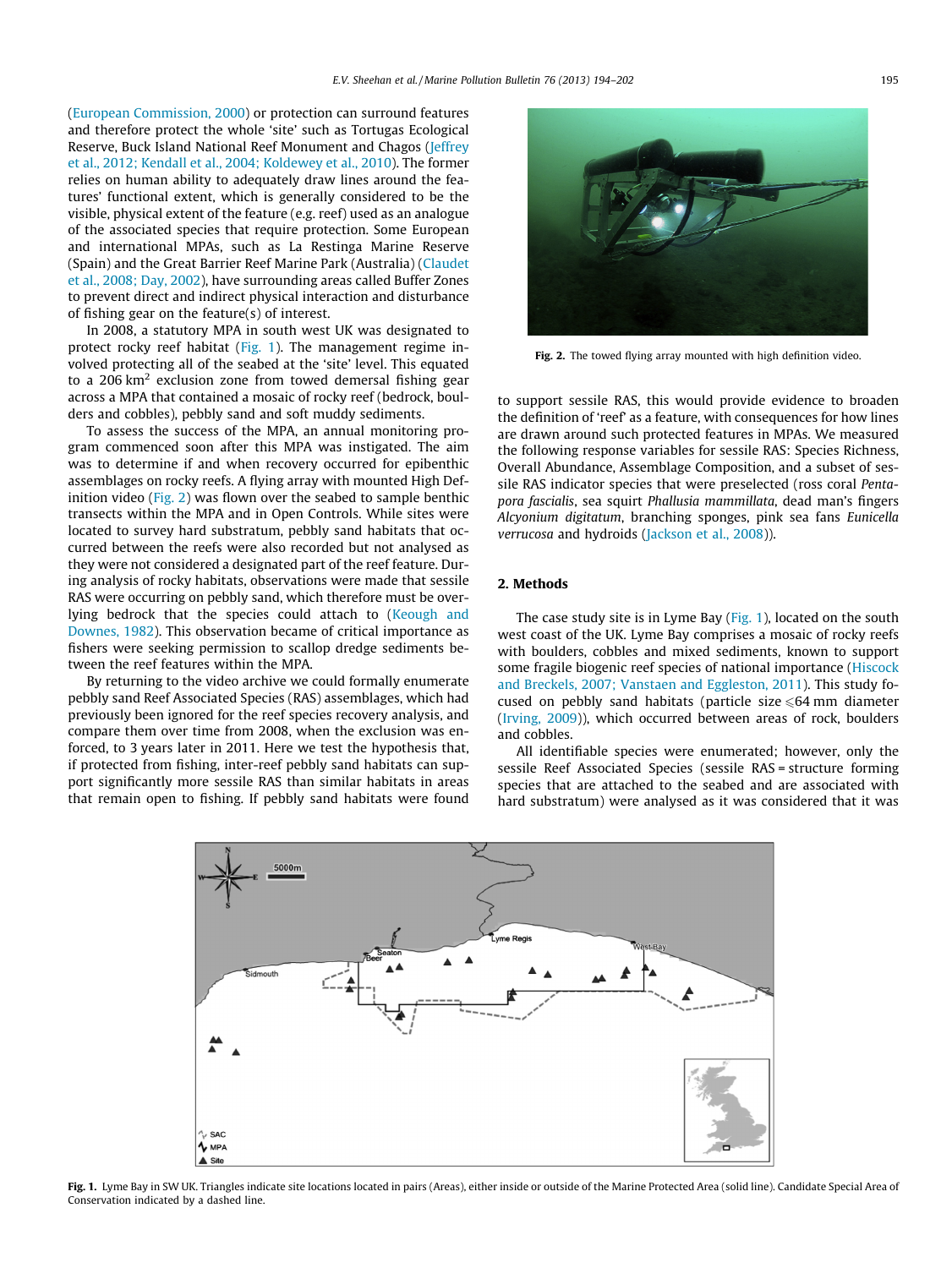<span id="page-2-0"></span>only the sessile RAS that could truly indicate the 'reef' feature. To determine whether sessile RAS can occur on pebbly sand if fishing pressure is relieved, the seabed was surveyed across Lyme Bay at the point when towed demersal trawling was excluded from the proposed MPA (2008), which is considered here as the 'Before' baseline data. Samples were taken inside the MPA or outside the MPA, which remained open to fishing ('Open Controls; OC'). The survey was then repeated three years later. The design is effectively a Before After Control Impact (BACI) design ([Underwood,](#page-8-0) [1994\)](#page-8-0). While the 'Before' samples were taken six weeks after the MPA was designated, changes in the sessile RAS species assemblage were expected to occur over several years ([Glasby, 1997\)](#page-7-0) and so the first sampling time represented 'Before' the effect of fishing pressure relief could be realised. For this reason, fast growing and quick to recover hydroids ([Bradshaw et al., 2003; Harris,](#page-7-0) [1975\)](#page-7-0) were excluded from overall assemblage analyses and were analysed separately.

#### 2.1. Site selection

To account for geographic variation, 12 areas were identified across the bay, which contained reef and pebbly sand habitat. 5 areas were selected in the MPA, and 7 areas in the OC, with 2 replicate sites in each area. All areas were sampled in 2008 and 2011 giving a total of 24 sites for each year. The position of transects were haphazardly selected within each site by starting the video tow at the site GPS and allowing the wind and tide to dictate the direction of the transect.

## 2.2. Field methods

A towed flying video array with mounted High Definition HD video was used to survey each site, which constituted a 200 m transect over heterogeneous and sensitive benthos ([Sheehan et al.,](#page-7-0) [2010\)](#page-7-0). The HD video system included a camera (Surveyor-HD-J12 colour zoom titanium, 720p), LED lights (Bowtech Products limited, LED-1600-13), two green laser pointers (Z-bolt Scuba-1) and a mini CTD profiler (Valeport Ltd.). An umbilical connected the video system topside to a Bowtech System power supply/control unit allowing control of light intensity and camera focus, zoom and aperture. The camera was positioned at a  $45^{\circ}$  angle to the seabed, with the three lights fixed in front and below the camera to provide improved image definition and colour. The lasers were used to quantify field of view ([Freese et al., 1999\)](#page-7-0) and were positioned parallel to each other.

# 2.3. Video analysis

Species counts were determined by viewing each video transect 'site' at normal speed, recording every identifiable organism that occurred on pebbly sand habitat if it passed through the 'gate' formed by the 2 laser dots. All organisms present were identified to the highest taxonomic level possible and their abundance recorded. Taxonomically similar species, which could not be distinguished with confidence, were grouped, such as branching sponges and hydroids.

To calculate the area of pebbly sand per video transect, the occurrence of observable pebbly sand was timed regardless of whether species were present or not. The area of each transect was calculated by multiplying the length of the tow by the distance between the laser gate, which was set according to water visibility (good visibility = 45 cms; bad visibility 30 cms). The transect area was then divided by the total time of each transect and multiplied by the amount of pebbly sand time, giving the area of pebbly sand per tow. Species counts could then be calibrated per tow to estimate density (individuals  $\mathrm{m}^{-2}$ ).

#### 2.4. Data analysis – indicator species

Permutational Multivariate Analysis of Variance (PERMANO-VA+) in the software package PRIMER v6 ([Anderson, 2001; Clarke](#page-6-0) [and Warwick, 2001\)](#page-6-0) was used to test for differences between sessile RAS response variables: Species Richness, Abundance, Assemblage Composition and Population Abundances of six preselected indicator taxa (ross coral P. fascialis, sea squirt P. mammillata, dead man's fingers A. digitatum, branching sponges, pink sea fans E. verrucosa and hydroids ([Jackson et al., 2008](#page-7-0))).

The factors Time and Treatment were fixed and had two levels (Time: Before and After; Treatment: MPA and Open Control). Area was random and nested in Treatment (MPA =  $5$  areas, OC =  $7$ areas). All Areas were sampled in both Times and comprised two replicate sites.

Prior to calculation of the Bray–Curtis [\(Bray and Curtis, 1957\)](#page-7-0) similarity index, multivariate data (Assemblage Composition) were dispersion weighted and square root transformed to down weight taxa with erratic abundances and/or high abundances [\(Clarke et al.,](#page-7-0) [2006\)](#page-7-0). As joint species absences were important to consider between treatments, data were 'zero-adjusted by adding a dummy value of 1 ([Clarke et al., 2006](#page-7-0)). Without the dummy value, Bray-Curtis would not consider samples similarly devoid of species as similar, such as those in the Before and/or Open Controls.



Fig. 3. Differences between (a) Species Richness and (b) Overall Abundance of sessile Reef Associated Species recorded on pebbly-sand habitat between Times 'Before' and 'After' 3 years of protection and between Treatments (MPA = Marine Protected Area; OC = Open Control).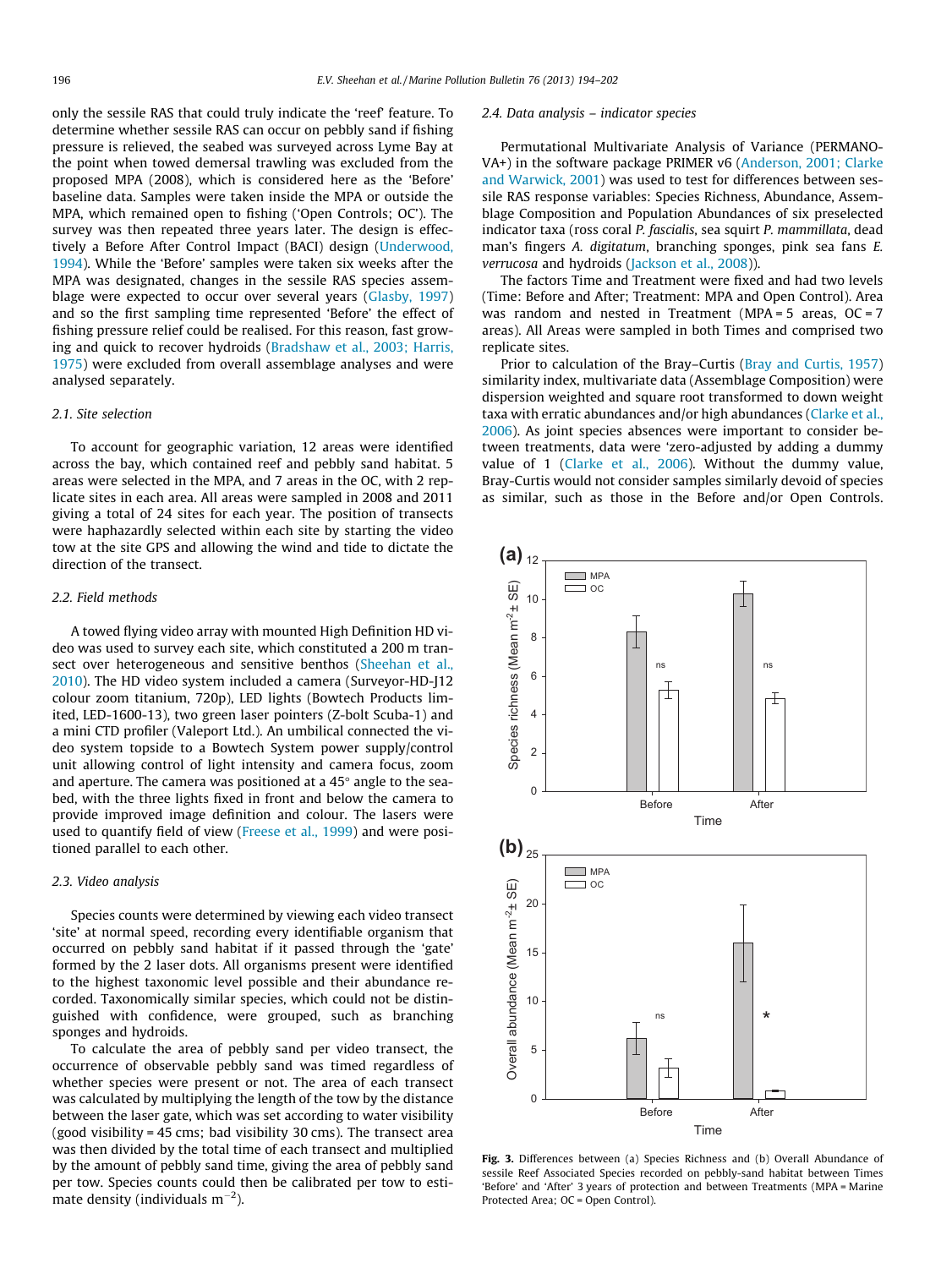<span id="page-3-0"></span>Euclidean distance indices were calculated for univariate data (Species Richness, Abundance and Abundances of indicator species) that were Log  $(x + 1)$  transformed [\(Anderson and Millar,](#page-6-0) [2004](#page-6-0)). Each term in the analyses used 9999 permutations of the appropriate units [\(Anderson and Ter Braak, 2003\)](#page-6-0). Significant interactions of fixed terms were tested using PERMANOVA pairwise tests. Assemblage Composition was visualised using nonmetric Multi-Dimensional Scaling (nMDS).

# 3. Results

A total of  $2448 \text{ m}^2$  of pebbly sand habitat was observed between rocky reef habitats over the two years. 71 taxa were recorded from pebbly sand habitats. Species included those commonly associated with sedimentary habitats, such as: queen scallop (Aequipecten opercularis), anemone Cerianthus spp. and the common hermit crab (Pagurus bernhardus); mobile taxa that are associated with reefs such as cuckoo wrasse (Labrus mixtus) and ballan wrasse (Labrus bergylta) and 24 sessile Reef Associated Species such as dead man's fingers (A. digitatum), branching sponges and ross coral (P. fascialis).

#### 3.1. Species Richness/Abundance/Assemblage Composition

While the sessile RAS Species Richness did not change significantly in the MPA relative to controls despite a clear increasing trend ([Fig. 3](#page-2-0)), three years after towed demersal fishing was excluded from the MPA, the overall sessile RAS Abundance was significantly greater in the MPA compared to the 'Before' and Open Controls 'OC' (all P < 0.05, PERMANOVA and Pairwise tests see Table 1). Mean Abundance of sessile RAS in the MPA increased 158% from  $6.2 \text{ m}^{-2}$  'Before' to  $15.99 \text{ m}^{-2}$  'After' [\(Fig. 3\)](#page-2-0). The overall Assemblage Composition change was clearly demonstrated by the nMDS (Fig. 4). The 'Before' OC and MPA sites and the 'After' OC were spread between treatments and showed no clear grouping in the nMDS plot, while the 'After' MPA sites were separated from the other sites, suggesting that they were different to the control sites. The overall Time  $\times$  Treatment interaction was not significant ( $P = 0.06$ , Table 1). However, OC sites and MPA sites were similar to each other 'Before' towed demersal fishing was excluded and were significantly different to each other 'After'  $(P = 0.002,$  Table 1).

Table 1

PERMANOVA to test the differences in sessile RAS on pebbly sand for the response metrics: Species Richness, Abundance and Assemblage Composition between Times ('Before' and 'After', Treatments (MPA and Open Control OC)) and Areas within treatments (MPA = 5 areas, OC = 7 areas). Pairwise tests are used to examine significant interactions between fixed factors. Bold values indicate significant differences.

|                 |    | Species Richness |           |      |      | Abundance                       |           | Assemblage |       |                                 |           |       |        |  |
|-----------------|----|------------------|-----------|------|------|---------------------------------|-----------|------------|-------|---------------------------------|-----------|-------|--------|--|
| Source          | Df | SS               | <b>MS</b> |      | P    | SS                              | <b>MS</b> | P          |       | SS                              | <b>MS</b> | F     | P      |  |
| Time Ti         |    | 0.26             | 0.26      | 1.21 | 0.30 | 0.37                            | 0.37      | 0.81       | 0.39  | 2845                            | 2845      | 2.39  | 0.06   |  |
| Treatment<br>Tr |    | 2.34             | 2.33      | 3.8  | 0.09 | 10.56                           | 10.56     | 4.32       | 0.06  | 10,266                          | 10,266    | 4.81  | 0.014  |  |
| Area Ar (Tr)    | 10 | 6.15             | 0.62      | 3.64 | 0.02 | 24.41                           | 24.41     | 3.99       | 0.004 | 21,333                          | 2133.3    | 2.89  | 0.0001 |  |
| Ti x Tr         |    | 0.56             | 0.56      | 2.59 | 0.14 | 2.85                            | 2.85      | 6.31       | 0.03  | 2967.6                          | 2967.6    | 2.49  | 0.062  |  |
| Ti x $Ar(Ar)$   | 10 | 2.15             | 0.22      | 0.92 | 0.54 | 4.52                            | 0.45      | 0.74       | 0.69  | 14,831                          | 1483.1    | 1.60  | 0.022  |  |
| Residual        | 24 | 5.59             | 0.23      |      |      | 14.69                           | 0.61      |            |       | 22,223                          | 925.96    |       |        |  |
| Total           | 47 | 17.05            |           |      |      | 57.4                            |           |            |       | 81,669                          |           |       |        |  |
|                 |    |                  |           |      |      | Pair-wise for term              |           |            |       | Pair-wise for term              |           |       |        |  |
|                 |    |                  |           |      |      | Time $\times$ Treatment between |           |            |       | Time $\times$ Treatment between |           |       |        |  |
|                 |    |                  |           |      |      | MPA and OC                      |           |            |       | MPA and OC                      |           |       |        |  |
|                 |    |                  |           |      |      | Time                            |           | P          |       | Time                            |           | P     |        |  |
|                 |    |                  |           |      |      | Before                          | 0.82      | 0.44       |       | Before                          | 1.19      | 0.22  |        |  |
|                 |    |                  |           |      |      | After                           | 3.39      | 0.005      |       | After                           | 2.68      | 0.002 |        |  |
|                 |    |                  |           |      |      |                                 |           |            |       |                                 |           |       |        |  |



Fig. 4. nMDS ordination illustrating similarities in pebbly-sand Assemblage Composition between Times 'Before' and 'After' three years of protection and Treatment 'MPA' and 'Open Controls' (MPA Before = open triangles, MPA After = blue filled triangles, OC Before = orange crosses, OC After = red stars). (For interpretation of the references to colour in this figure legend, the reader is referred to the web version of this article.)

#### 3.2. Indicator species

Four of the six indicator sessile RAS (Ross coral P. fascialis, sea squirt P. mammillata, Dead man's fingers A. digitatum and branching sponges) significantly increased in Abundance from the 'Before' MPA to the 'After' MPA relative to Open Controls ( $P < 0.05$ ; [Fig. 6,](#page-5-0) [Table 2\)](#page-6-0). While pink sea fans (E. verrucosa) and hydroids showed an increasing trend over time, there was no significant Time  $\times$  Treatment interaction ([Fig. 5](#page-4-0), [Table 2](#page-6-0)).

# 4. Discussion

If protected from towed demersal fishing activity, sedimentary habitats between rocky reefs contribute to the reef ecosystem by supporting diverse epibenthic Assemblages. While some of the species observed here were characteristic of sediment habitats (mobile: sole Solea solea, common starfish Asterias rubens, common hermit crab P. bernhardus; sessile: parchment Worm, Chaetopterus variopedatus), some mobile or sessile species observed on the pebbly sand are typically found on hard substratum (Reef Associated Species). Mobile RAS included brown crab (Cancer pagurus), that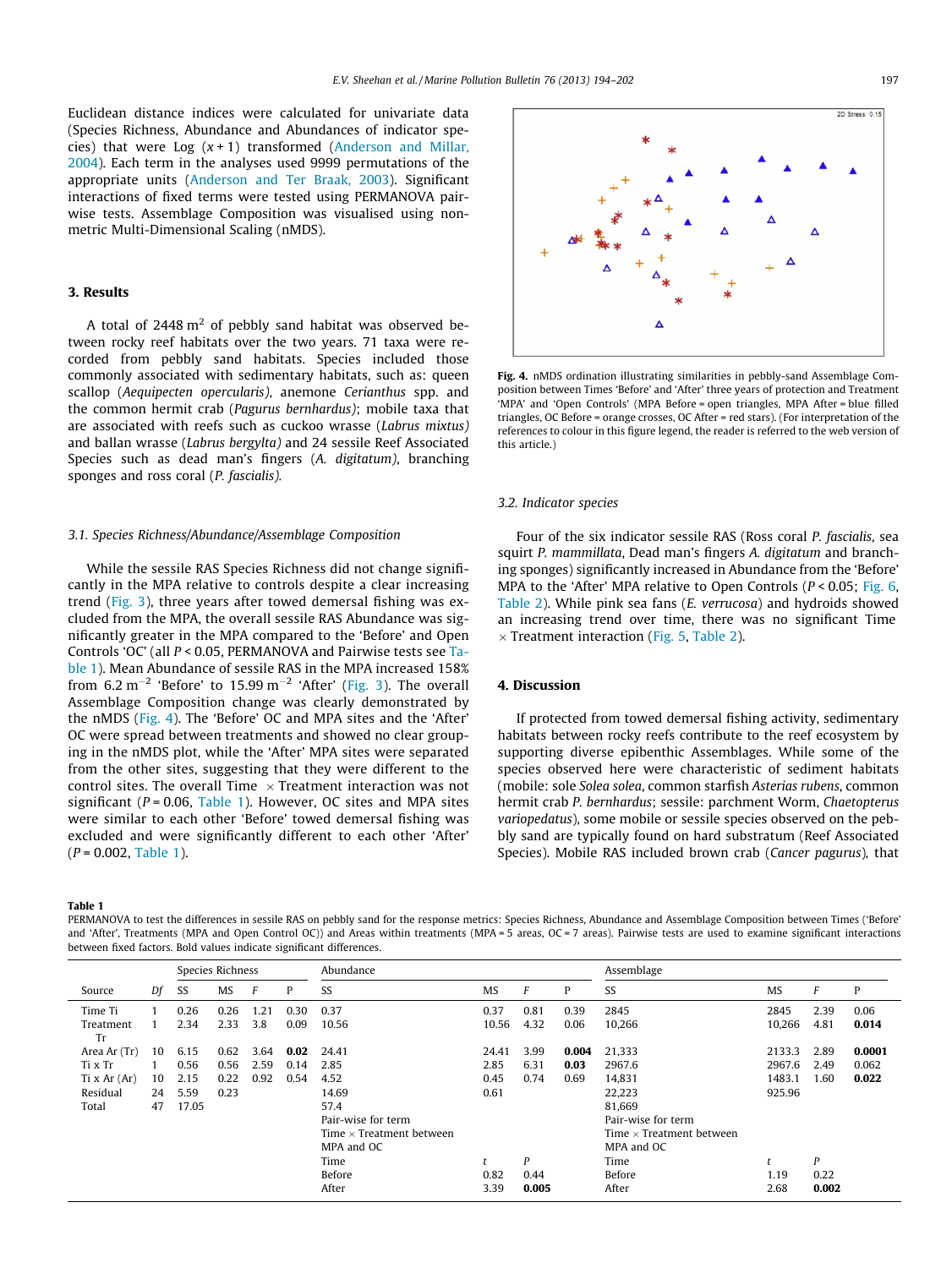<span id="page-4-0"></span>

Fig. 5. Examples of species observed on pebbly-sand habitat within Lyme Bay; (a) image from within the MPA including species Alcyonium digitatum, sponge Polymastia boletiformis, sea cucumber Cucumaria frondosa and branching sponge; (b) image from within the MPA including species A. digitatum, Pecten maximus, Cellepora pumicosa, branching sponges, Eunicella verrucosa and hydroids; (c) image from the OC including species Sycon ciliatum, Pagurus bernhardus and hydroids; (d) image from the OC including hydroids.

lives in rocky crevices, ballan wrasse (L. bergylta), cuckoo wrasse (L. mixtus) and goldsinny wrasse (Ctenolabrus rupestris) that are territorial around rocky habitats. Of particular relevance for this study, however, were the 24 observed sessile RAS, such as ross coral (P. fascialis), sea squirt (P. mammillata) and dead man's fingers (A. digitatum). These ecosystem engineers give structural complexity to the sea bed, providing habitats that act as nurseries, protection from predation and safe settlement opportunities for larvae ([Bradshaw et al., 2003; Eggleston et al., 1990; Lima and Dill,](#page-7-0) [1990; Mittelbach, 1984; Pirtle et al., 2012](#page-7-0)).

P. fascialis, which plays a key role in the formation of biogenic reef nursery areas ([Cocito and Ferdeghini, 2001; McKinney and](#page-7-0) [Jackson, 1989](#page-7-0)), increased by an average of 385% in the MPA over the three years following protection from towed demersal fishing. Branching sponges, which provide structural complexity for larval settlement and shelter from predators [\(Auster, 1998; Auster et al.,](#page-6-0) [1997; Auster et al., 1996; Bradshaw et al., 2003](#page-6-0)), increased in Abundance by an average of 414% in the MPA. Hydroids also provide structure for larval settlement ([Bradshaw et al., 2001](#page-6-0)), and had a mean increase of 229% inside the MPA over time, though this was not statistically different to the controls due to high variability.

Phallusia mammillata and A. digitatum, which also add structural complexity to benthic habitats, both significantly increased in Abundance over three years in the MPA (467% and 2541% respectively). Similarly, E. verrucosa showed an increase in mean Abundance of 636%. Gorgonians such as E. verrucosa create complex elevated structures ([Jones et al., 1994\)](#page-7-0), which provide settlement sites for larvae [\(Howarth et al., 2011](#page-7-0)) and create habitats for associated organisms such as the whip fan nudibranch (Tritonia nilsodhneri) [\(Hall-Spencer et al., 2007\)](#page-7-0).

The sessile RAS indicator species, and their associated biodiversity, produce planktonic larvae that support higher trophic levels. This bentho-pelagic coupling through a range of trophic links provides prey for birds ([Grecian et al., 2010\)](#page-7-0), and commercially important fishes such as cod (G. morhua, [Heath and Lough, 2007; Lomond](#page-7-0) [et al., 1998\)](#page-7-0). For these reasons, sessile RAS are recognised by governments for their importance to ecosystem functionality, and receive protection under environmental legislation from destructive human activities. This includes species such as E. verrucosa in the UK, which is protected by the UK Biodiversity Action Plan. By their very nature, sessile RAS need to attach to hard substratum and therefore, indicate 'reef', which is often a protected feature of environmental legislation. Reef substratum can be observed by

humans as rock, boulders or cobbles, and protected to allow recovery of RAS. However, where sediment overlies rock, reef cannot be identified through habitat assessment, but could be identified by the presence of sessile RAS. Our results indicate that sessile RAS can only indicate such additional reef habitat if the area is protected from fishing, thereby giving sensitive species a chance to recover. This however, presents a difficult situation for marine managers.

Site based protection which encompasses features, such Tortugas Ecological Reserve, and Buck Island Reef National Monument in the USA [\(Jeffrey et al., 2012; Kendall et al.,](#page-7-0) [2004\)](#page-7-0), allows sessile RAS to colonise not only areas of visual reef but also areas that are functionally reef to these species i.e. they can find attachment to hard substratum through overlying sediments. It is clear that by 'Drawing lines at the sand' where the visible rocky reef feature ends, managers limit the reef area, but by alternatively protecting sites that encompass features, the functional reef extent can expand and be fully protected. This effect observed here could occur with other protected features in MPAs such as seagrass beds.

Our findings are currently of particular importance as improving, low cost GPS technology is allowing what some GIS experts may think is a 'more intelligent' detailed design of MPA boundaries rather than a simple box. However, in practice for ecosystem function, simplicity of enforcement and clarity to users [\(Great Barrier](#page-7-0) [Reef Marine Park Authority 2002\)](#page-7-0) would be the more intelligent design. For example, in Europe, Special Areas of Conservation man-agement focuses on the features within designated sites [\(European](#page-7-0) [Commission 2000](#page-7-0)), such as the physical reef habitat. A SAC now envelopes the Lyme Bay statutory instrument (MPA), extending the MPA to the east, south and west. While this study has shown the rocky reef feature in the SAC is greater in scale than the actual visually observed reef, only the rocky habitats benefit if management is feature based. Unfortunately, the full extent of a functional reef is often larger than its legal protection [\(Rees et al., in press\)](#page-7-0) and results here show that the full extent can only be visually recognised once recovery has started to take place. The presented results will hopefully inform discussions among managers and governmental authorities to include other substrata and associated species in order to appropriately maintain and restore the full extent of the functional reef [\(Rees et al., in press](#page-7-0)). Furthermore, based on our findings we recommend that reef features of conservation interest are protected at the scale of the MPA site (e.g. SAC boundary for EU Habitats Directive) at least until species have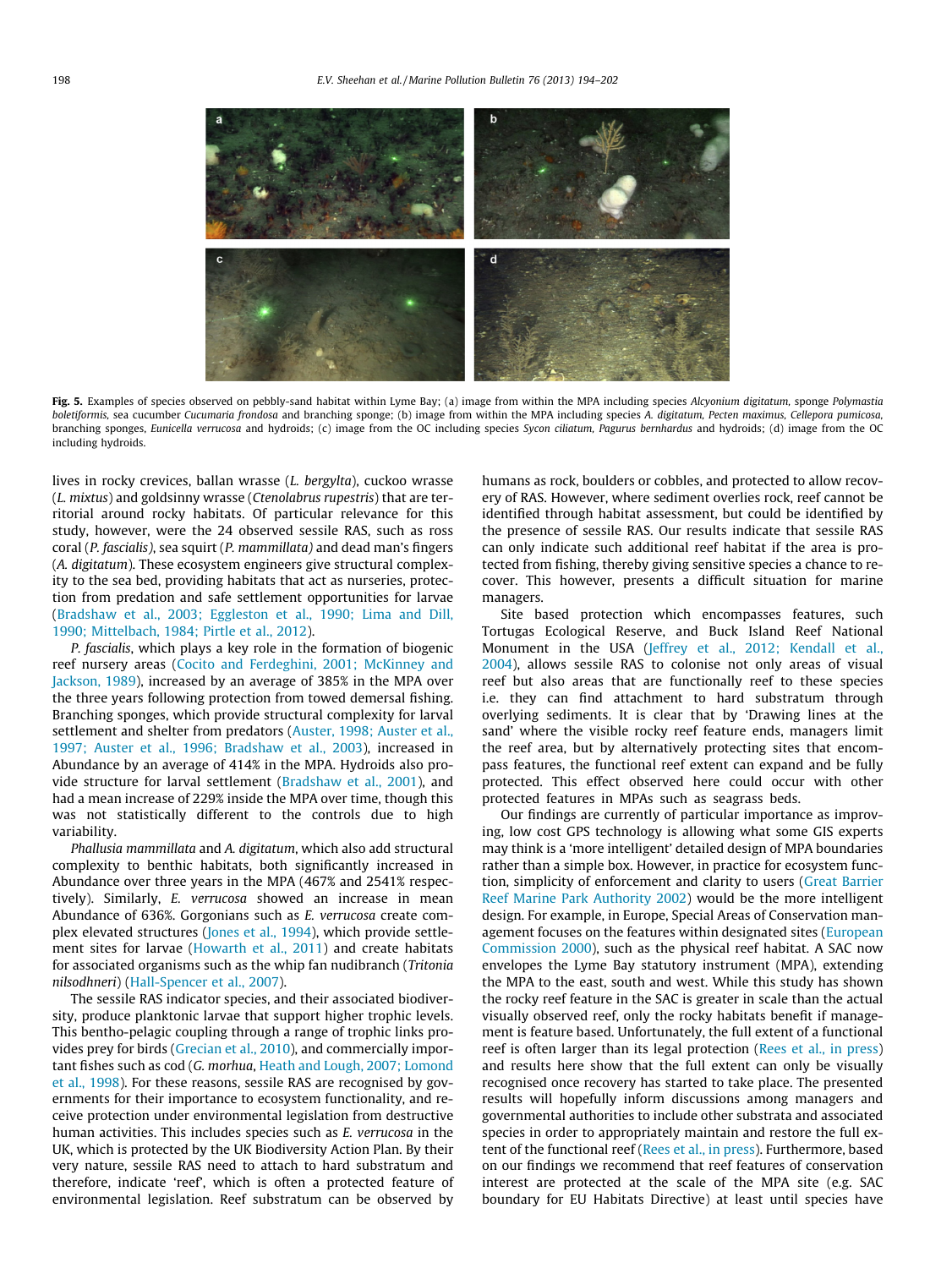<span id="page-5-0"></span>

Fig. 6. Differences between Abundances of sessile Reef Associated Species on pebbly sand between Times 'Before' and 'After' three years of protection and between Treatments (MPA = Marine Protected Area; OC = Open Control). (a) Pentapora fascialis, (b) Phallusia mammillata, (c) Alcyonium digitatum, (d) Branching sponges, (e) Eunicella verrucosa and (f) Hydroids. Scales on the y-axes vary.

begun to recover and indicate where features extend to. Only then should detailed lines be drawn and buffer zones introduced ([Halpern et al., 2010](#page-7-0)). No comparison is made here between the sessile RAS on sediment to sessile RAS on observable hard reef. However, even if they were considered substandard assemblages, this reef expansion, and increase in biogenic structure in these areas connecting rocky habitats would increase overall ecosystem health and resilience of benthic systems to environmental change, such as ocean acidification, temperature rise, and invasive species ([Carpenter et al., 2008; Hoegh-Guldberg et al.,](#page-7-0) [2007; Stachowicz et al., 2002; Veron et al., 2009](#page-7-0)).

The Convention on Biological Diversity ([CBD COP 10 2011-](#page-7-0) [2020\)](#page-7-0) requests that by 2020 ecosystem based management approaches are applied in marine systems to avoid overfishing. This is in accordance with the site rather than feature based approach. A mosaic of habitat types is essential for the success of any marine ecosystem, as different life stages or foraging techniques often require different substratum types [\(Christensen](#page-7-0) [et al., 2003\)](#page-7-0). Functional boundaries should also consider not only extent of adult RAS but their entire benthic life history. Only considering adult stages limits our interpretation of functional habitat use by reef organisms. It has been documented that some reef organisms such as lobsters use neighbouring sediments for cburying juvenile stages or foraging ([Howard and Bennett,](#page-7-0) [1979\)](#page-7-0), and this should be taken into account when proposing MPA boundaries.

Differing life history traits demonstrate the importance of managers being able to employ adaptive management strategies that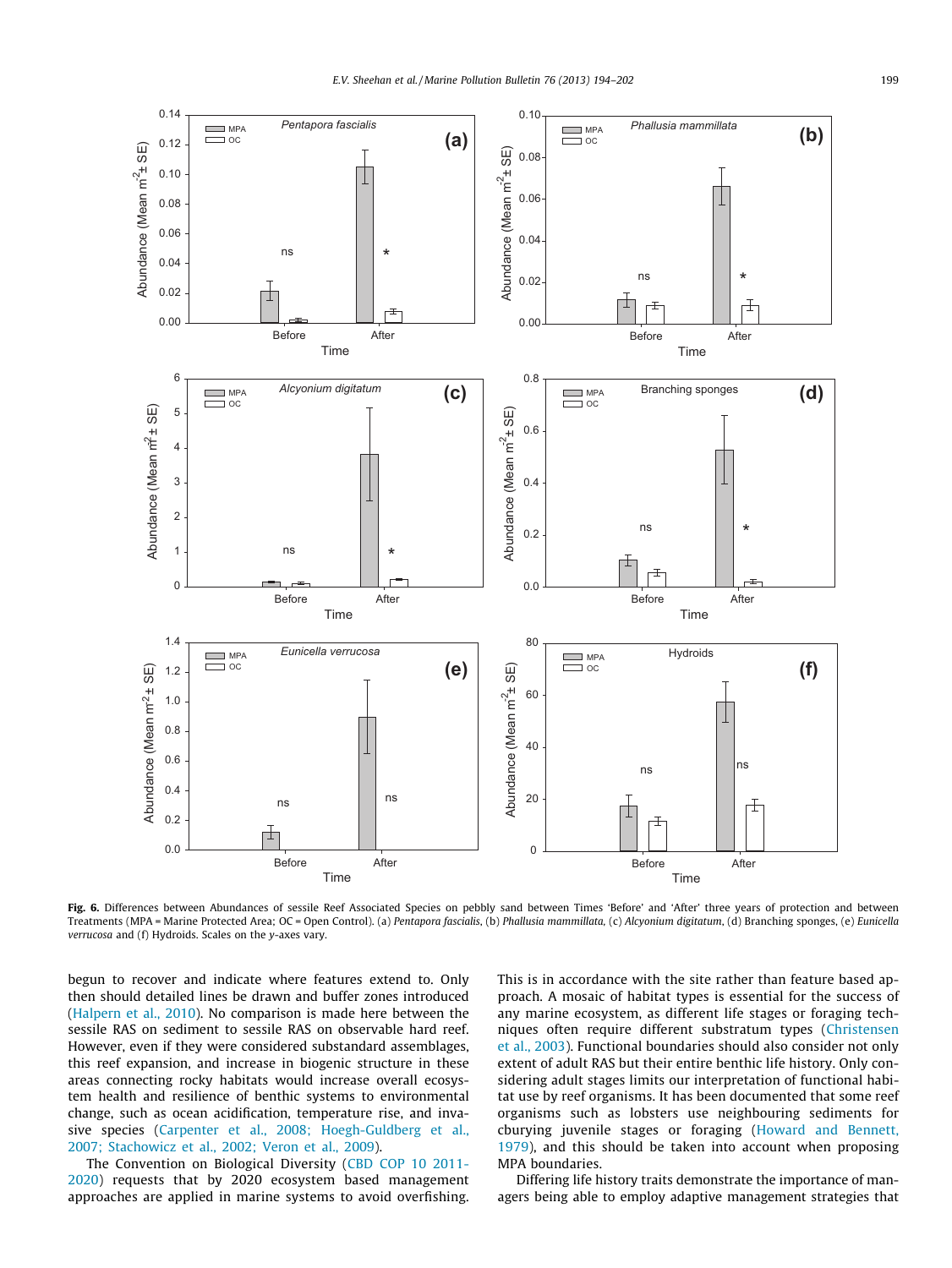#### <span id="page-6-0"></span>Table 2

PERMANOVA to test differences for indicator sessile RAS on pebbly sand between Times (Before and After) and Treatments (MPA and OC). For details see [Table 1](#page-3-0) legend. Bold values indicate significant differences.

|                     |                                          | Pentapora fascialis                                | Phallusia mammillata |                                            |              |                     | Alcyonium digitatum                        |                |        |          |           |                  |        |  |
|---------------------|------------------------------------------|----------------------------------------------------|----------------------|--------------------------------------------|--------------|---------------------|--------------------------------------------|----------------|--------|----------|-----------|------------------|--------|--|
| Source              | df                                       | SS                                                 | MS                   | F                                          | P            | SS                  | MS                                         | F              | P      | SS       | MS        | F                | P      |  |
| Time Ti             | $\mathbf{1}$                             | 0.02                                               | 0.02                 | 6.51                                       | 0.03         | 0.01                | 0.01                                       | 9.71           | 0.01   | 1.66     | 1.66      | 9.22             | 0.009  |  |
| Treatment Tr        | $\overline{1}$                           | 0.04                                               | 0.04                 | 74.35                                      | 0.001        | 0.01                | 0.01                                       | 19.24          | 0.0008 | 1.58     | 1.58      | 5.72             | 0.02   |  |
| Area Ar (Tr)        | 10                                       | 0.005                                              | 0.0005               | 0.48                                       | 0.9          | 0.01                | 0.001                                      | 0.47           | 0.91   | 2.76     | 0.28      | 1.14             | 0.37   |  |
| Ti x Tr             | 1                                        | 0.02                                               | 0.02                 | 6.55                                       | 0.03         | 0.01                | 0.01                                       | 13.6           | 0.01   | 1.32     | 1.32      | 7.33             | 0.01   |  |
| Ti x $Ar(Ar)$       | 10                                       | 0.02                                               | 0.002                | 2.36                                       | 0.05         | 0.01                | 0.001                                      | 0.55           | 0.85   | 1.8      | 0.18      | 0.75             | 0.72   |  |
| Residual            | 24                                       | 0.02                                               | 0.001                |                                            |              | 0.03                | 0.001                                      |                |        | 5.79     | 0.24      |                  |        |  |
| Total               | 47                                       | 0.12                                               |                      |                                            |              | 0.06                |                                            |                |        | 14.89    |           |                  |        |  |
|                     |                                          | Pair-wise for term Time $\times$ Treatment between |                      | Pair-wise for term Time $\times$ Treatment |              |                     | Pair-wise for term Time $\times$ Treatment |                |        |          |           |                  |        |  |
|                     |                                          | MPA and OC                                         |                      | between MPA and OC                         |              |                     | between MPA and OC                         |                |        |          |           |                  |        |  |
|                     |                                          | Time                                               | t                    | $\boldsymbol{P}$                           |              | Time                | t                                          | P              |        | Time     | t         | $\boldsymbol{P}$ |        |  |
|                     |                                          | Before                                             | 1.46                 | 0.09                                       |              | Before              | 0.33                                       | 0.79           |        | Before   | 0.44      | 0.66             |        |  |
|                     |                                          | After                                              | 5.14                 | 0.001                                      |              | After               | 4.97                                       | 0.002          |        | After    | 2.61      | 0.01             |        |  |
|                     |                                          | Branching sponges                                  |                      |                                            |              | Eunicella verrucosa |                                            |                |        | Hydroids |           |                  |        |  |
| Source              | df                                       | SS                                                 | MS                   | $\sqrt{F}$                                 | $\mathbf{P}$ | SS                  | <b>MS</b>                                  | $\overline{F}$ | P      | SS       | <b>MS</b> | F                | P      |  |
| Time Ti             | $\mathbf{1}$                             | 0.07                                               | 0.07                 | 3.65                                       | 0.08         | 0.22                | 0.22                                       | 3.12           | 0.11   | 6.95     | 6.95      | 3.6              | 0.09   |  |
| <b>Treatment Tr</b> | $\mathbf{1}$                             | 0.34                                               | 0.34                 | 4.55                                       | 0.05         | 0.75                | 0.75                                       | 3.16           | 0.05   | 4.55     | 4.55      | 1.2              | 0.3    |  |
| Area Ar (Tr)        | 10                                       | 0.75                                               | 0.08                 | 1.68                                       | 0.12         | 2.36                | 0.24                                       | 5.04           | 0.002  | 37.97    | 3.80      | 11.94            | 0.0001 |  |
| $Ti \times Tr$      | 1                                        | 0.2                                                | 0.2                  | 10.07                                      | 0.01         | 0.3                 | 0.3                                        | 4.28           | 0.07   | 3.39     | 3.39      | 1.75             | 0.22   |  |
| $Ti \times Ar (Ar)$ | 10                                       | 0.2                                                | 0.02                 | 0.44                                       | 0.92         | 0.7                 | 0.07                                       | 1.49           | 0.16   | 19.33    | 1.93      | 6.08             | 0.0001 |  |
| Residual            | 24                                       | 1.07                                               | 0.05                 |                                            |              | 1.12                | 0.05                                       |                |        | 7.63     | 0.32      |                  |        |  |
| Total               | 47                                       | 2.64                                               |                      |                                            |              | 5.45                |                                            |                |        | 79.82    |           |                  |        |  |
|                     |                                          | Pair-wise for term Time $\times$ Treatment         |                      |                                            |              |                     |                                            |                |        |          |           |                  |        |  |
|                     |                                          | between MPA and OC                                 |                      |                                            |              |                     |                                            |                |        |          |           |                  |        |  |
|                     | $\boldsymbol{P}$<br>Time<br>$\mathbf{r}$ |                                                    |                      |                                            |              |                     |                                            |                |        |          |           |                  |        |  |
|                     |                                          | Before                                             | 0.71                 | 0.47                                       |              |                     |                                            |                |        |          |           |                  |        |  |
|                     |                                          | After                                              | 2.65                 | 0.03                                       |              |                     |                                            |                |        |          |           |                  |        |  |

could result in the expansion of conservation features and recovery of benthic systems ([Folke et al., 2004](#page-7-0)).

#### 5. Conclusions

This study highlights a fundamental management predicament known as shifting baselines. Without knowing the natural state of the benthos without human disturbance is it illogical to assume that feature boundaries can be drawn? We have argued that it is only species rather than visually observed habitats, e.g. drawing lines between rock and sand, which can inform the functional extent of features, such as a reef. Before feature boundaries and buffer zones can be established, the MPA should be protected at the scale of the site around observable features to allow species to recover and therefore demonstrate functional feature extent. The Lyme Bay case study has shown that by protecting a reef system, the extent of reef feature increased: an unexpected positive result for marine conservation.

### 6. Role of the funding source

The original surveys were funded by DEFRA. Common Seas provided the additional funding for reanalysis of archived video and to write the manuscript. The funders provided comments on the manuscript but had no involvement in how the study was conducted or presented.

# Acknowledgements

This work was supported by Common Seas, Devon and Severn IFCA, The Wildlife Trusts, DEFRA and Natural England. We are grateful for help and advice from S.C. Gall, T. Stevens, Cybertronix, and Bowtech.

# Appendix A. Supplementary material

Supplementary data associated with this article can be found, in the online version, at [http://dx.doi.org/10.1016/j.marpolbul.2013.09.](http://dx.doi.org/10.1016/j.marpolbul.2013.09.004) [004.](http://dx.doi.org/10.1016/j.marpolbul.2013.09.004)

## References

- [Agardy, T.M., 1994. Advances in marine conservation: the role of Marine Protected](http://refhub.elsevier.com/S0025-326X(13)00540-7/h0010) [Areas. Trends in Ecology & Evolution 9, 267–270.](http://refhub.elsevier.com/S0025-326X(13)00540-7/h0010)
- [Agardy, T., Bridgewater, P., Crosby, M.P., Day, J., Dayton, P.K., Kenchington, R.,](http://refhub.elsevier.com/S0025-326X(13)00540-7/h0005) [Laffoley, D., McConney, P., Murray, P.A., Parks, J.E., 2003. Dangerous targets?](http://refhub.elsevier.com/S0025-326X(13)00540-7/h0005) [unresolved issues and ideological clashes around Marine Protected Areas.](http://refhub.elsevier.com/S0025-326X(13)00540-7/h0005) [Aquatic Conservation: Marine and Freshwater Ecosystems 13, 353–367.](http://refhub.elsevier.com/S0025-326X(13)00540-7/h0005)
- [Anderson, M.J., 2001. A new method for non-parametric multivariate analysis of](http://refhub.elsevier.com/S0025-326X(13)00540-7/h0015) [variance. Austral Ecology 26, 32–46](http://refhub.elsevier.com/S0025-326X(13)00540-7/h0015).
- [Anderson, M.J., Millar, R.B., 2004. Spatial variation and effects of habitat on](http://refhub.elsevier.com/S0025-326X(13)00540-7/h0020) [temperate reef fish Assemblages in northeastern New Zealand. Journal of](http://refhub.elsevier.com/S0025-326X(13)00540-7/h0020) [Experimental Marine Biology and Ecology 305, 191–221](http://refhub.elsevier.com/S0025-326X(13)00540-7/h0020).
- [Anderson, M.J., Ter Braak, C.J.F., 2003. Permutation tests for multi-factorial analysis](http://refhub.elsevier.com/S0025-326X(13)00540-7/h0025) [of variance. Journal of Statistical Computation and Simulation 73, 85–113](http://refhub.elsevier.com/S0025-326X(13)00540-7/h0025).
- [Auster, P.J., 1998. A conceptual model of the impacts of fishing gear on the integrity](http://refhub.elsevier.com/S0025-326X(13)00540-7/h0030) [of fish habitats. Conservation Biology 12, 1198–1203.](http://refhub.elsevier.com/S0025-326X(13)00540-7/h0030)
- [Auster, P.J., Shackell, N.L., 2000. Marine Protected Areas for the temperate and](http://refhub.elsevier.com/S0025-326X(13)00540-7/h0045) [boreal Northwest Atlantic: the potential for sustainable fisheries and](http://refhub.elsevier.com/S0025-326X(13)00540-7/h0045) [conservation of biodiversity. Northeastern Naturalist 7, 419–434](http://refhub.elsevier.com/S0025-326X(13)00540-7/h0045).
- [Auster, P.J., Malatesta, R.J., Langton, R.W., Watting, L., Valentine, P.C., Donaldson,](http://refhub.elsevier.com/S0025-326X(13)00540-7/h0040) [C.L.S., Langton, E.W., Shepard, A.N., Babb, W.G., 1996. The impacts of mobile](http://refhub.elsevier.com/S0025-326X(13)00540-7/h0040) [fishing gear on seafloor habitats in the gulf of Maine \(Northwest Atlantic\):](http://refhub.elsevier.com/S0025-326X(13)00540-7/h0040) [implications for conservation of fish populations. Reviews in Fisheries Science 4,](http://refhub.elsevier.com/S0025-326X(13)00540-7/h0040) [185–202](http://refhub.elsevier.com/S0025-326X(13)00540-7/h0040).
- [Auster, P.J., Malatesta, R.J., Donaldson, C.L.S., 1997. Distributional responses to](http://refhub.elsevier.com/S0025-326X(13)00540-7/h0035) [small-scale habitat variability by early juvenile silver hake, Merluccius](http://refhub.elsevier.com/S0025-326X(13)00540-7/h0035) [bilinearis. Environmental Biology of Fishes 50, 195–200](http://refhub.elsevier.com/S0025-326X(13)00540-7/h0035).
- [Babcock, R.C., Kelly, S., Shears, N.T., Walker, J.W., Willis, T.J., 1999. Changes in](http://refhub.elsevier.com/S0025-326X(13)00540-7/h0050) [community structure in temperate marine reserves. Marine Ecology Progress](http://refhub.elsevier.com/S0025-326X(13)00540-7/h0050) [Series 189, 125–134](http://refhub.elsevier.com/S0025-326X(13)00540-7/h0050).
- [Beaumont, N.J., 2009. Modelling the transport of nutrients in early animals.](http://refhub.elsevier.com/S0025-326X(13)00540-7/h0055) [Evolutionary Biology 36, 256–266.](http://refhub.elsevier.com/S0025-326X(13)00540-7/h0055)
- [Bradshaw, C., Veale, L.O., Hill, A.S., Brand, A.R., 2001. The effect of scallop dredging](http://refhub.elsevier.com/S0025-326X(13)00540-7/h0065) [on Irish Sea benthos: experiments using a closed area. Hydrobiologia, 129–138](http://refhub.elsevier.com/S0025-326X(13)00540-7/h0065).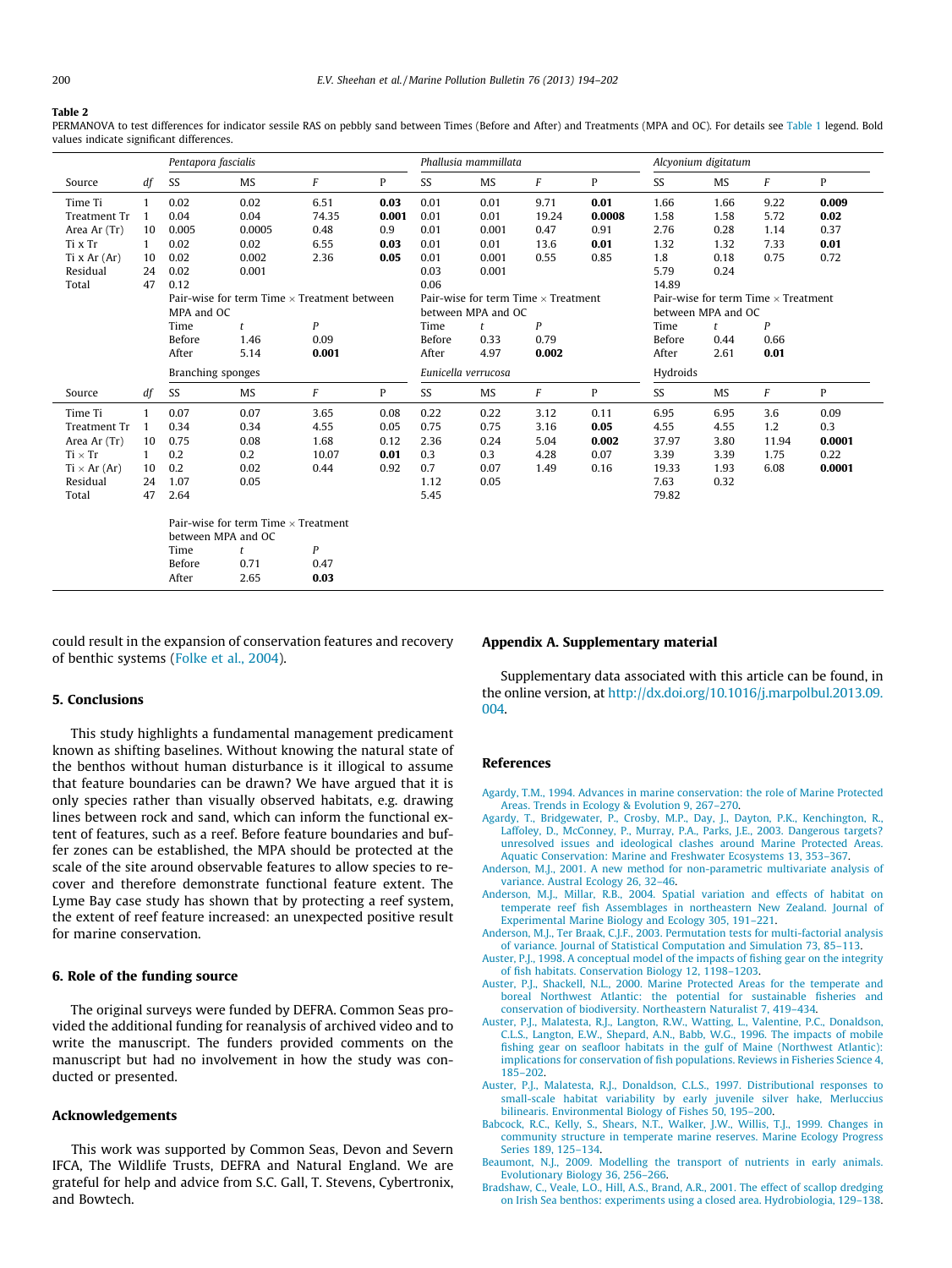- <span id="page-7-0"></span>[Bradshaw, C., Collins, P., Brand, A.R., 2003. To what extent does upright sessile](http://refhub.elsevier.com/S0025-326X(13)00540-7/h0060) [epifauna affect benthic biodiversity and community Composition? Marine](http://refhub.elsevier.com/S0025-326X(13)00540-7/h0060) [Biology, 783–791](http://refhub.elsevier.com/S0025-326X(13)00540-7/h0060).
- [Bray, J.R., Curtis, J.T., 1957. An ordination of the upland forest communities of](http://refhub.elsevier.com/S0025-326X(13)00540-7/h0070) [southern Wisconsin. Ecological Monographs 27, 325–349.](http://refhub.elsevier.com/S0025-326X(13)00540-7/h0070)
- [Carpenter, K.E., Abrar, M., Aeby, G., Aronson, R.B., Banks, S., Bruckner, A., Chiriboga,](http://refhub.elsevier.com/S0025-326X(13)00540-7/h0075) [A., Cortés, J., Delbeek, J.C., DeVantier, L., Edgar, G.J., Edwards, A.J., Fenner, D.,](http://refhub.elsevier.com/S0025-326X(13)00540-7/h0075) [Guzmán, H.M., Hoeksema, B.W., Hodgson, G., Johan, O., Licuanan, W.Y.,](http://refhub.elsevier.com/S0025-326X(13)00540-7/h0075) [Livingstone, S.R., Lovell, E.R., Moore, J.A., Obura, D.O., Ochavillo, D., Polidoro,](http://refhub.elsevier.com/S0025-326X(13)00540-7/h0075) [B.A., Precht, W.F., Quibilan, M.C., Reboton, C., Richards, Z.T., Rogers, A.D.,](http://refhub.elsevier.com/S0025-326X(13)00540-7/h0075) [Sanciangco, J., Sheppard, A., Sheppard, C., Smith, J., Stuart, S., Turak, E., Veron,](http://refhub.elsevier.com/S0025-326X(13)00540-7/h0075) [J.E.N., Wallace, C., Weil, E., Wood, E., 2008. One-third of reef-building corals face](http://refhub.elsevier.com/S0025-326X(13)00540-7/h0075) [elevated extinction risk from climate change and local impacts. Science 321,](http://refhub.elsevier.com/S0025-326X(13)00540-7/h0075) [560–563](http://refhub.elsevier.com/S0025-326X(13)00540-7/h0075).
- [Christensen, J.D., Jeffrey, C.F., Caldow, C., Monaco, M.E., Kendall, M.S., Appeldoorn,](http://refhub.elsevier.com/S0025-326X(13)00540-7/h0080) [R.S., 2003. Cross-shelf habitat utilization patterns of reef fishes in southwestern](http://refhub.elsevier.com/S0025-326X(13)00540-7/h0080) [Puerto Rico. Gulf and Caribbean Research 14, 9–27](http://refhub.elsevier.com/S0025-326X(13)00540-7/h0080).
- [Clarke, K., Warwick, R.M., 2001. Change in Marine Communities: an Approach to](http://refhub.elsevier.com/S0025-326X(13)00540-7/h0085) [Statistical Analysis and Interpretation, first ed.. PRIMER-E, Plymouth, Plymouth,](http://refhub.elsevier.com/S0025-326X(13)00540-7/h0085) [UK](http://refhub.elsevier.com/S0025-326X(13)00540-7/h0085).
- [Clarke, K.R., Chapman, M.G., Somerfield, P.J., Needham, H.R., 2006. Dispersion-based](http://refhub.elsevier.com/S0025-326X(13)00540-7/h0090) [weighting of species counts in Assemblage analyses. Marine Ecology Progress](http://refhub.elsevier.com/S0025-326X(13)00540-7/h0090) [Series 320, 11–27.](http://refhub.elsevier.com/S0025-326X(13)00540-7/h0090)
- [Claudet, J., Osenberg, C.W., Benedetti-Cecchi, L., Domenici, P., García-Charton, J.A.,](http://refhub.elsevier.com/S0025-326X(13)00540-7/h0095) [Pérez-Ruzafa, Á., Badalamenti, F., Bayle-Sempere, J., Brito, A., Bulleri, F., 2008.](http://refhub.elsevier.com/S0025-326X(13)00540-7/h0095) [Marine reserves: size and age do matter. Ecology Letters 11, 481–489](http://refhub.elsevier.com/S0025-326X(13)00540-7/h0095).
- [Cocito, S., Ferdeghini, F., 2001. Carbonate standing stock and carbonate production](http://refhub.elsevier.com/S0025-326X(13)00540-7/h0100) of the bryozoan Pentapora fascialis [in the north-western Mediterranean. Facies](http://refhub.elsevier.com/S0025-326X(13)00540-7/h0100) [45, 25–30.](http://refhub.elsevier.com/S0025-326X(13)00540-7/h0100)
- Convention on Biological Diversity. COP 10 Decision X/2: Strategic Plan for, Biodiversity 2011–2020.
- [Costanza, R., d'Arge, R., De Groot, R., Farber, S., Grasso, M., Hannon, B., Limburg, K.,](http://refhub.elsevier.com/S0025-326X(13)00540-7/h0105) [Naeem, S., O'neill, R.V., Paruelo, J., 1997. The value of the world's ecosystem](http://refhub.elsevier.com/S0025-326X(13)00540-7/h0105) [services and natural capital. Nature 387, 253–260](http://refhub.elsevier.com/S0025-326X(13)00540-7/h0105).
- [Danovaro, R., Gambi, C., Dell'Anno, A., Corinaldesi, C., Fraschetti, S., Vanreusel, A.,](http://refhub.elsevier.com/S0025-326X(13)00540-7/h0110) [Vincx, M., Gooday, A.J., 2008. Exponential decline of deep-sea ecosystem](http://refhub.elsevier.com/S0025-326X(13)00540-7/h0110) [functioning linked to benthic biodiversity loss. Current Biology 18, 1–8](http://refhub.elsevier.com/S0025-326X(13)00540-7/h0110).
- [Day, J.C., 2002. Zoning—lessons from the Great Barrier Reef marine park. Ocean &](http://refhub.elsevier.com/S0025-326X(13)00540-7/h0115) [Coastal Management 45, 139–156](http://refhub.elsevier.com/S0025-326X(13)00540-7/h0115).
- [Eggleston, D., Lipcius, R., Miller, D., Coba-Cetina, L., 1990. Shelter scaling regulates](http://refhub.elsevier.com/S0025-326X(13)00540-7/h0120) [survival of juvenile Caribbean spiny lobster Panulirus argus. Marine Ecology](http://refhub.elsevier.com/S0025-326X(13)00540-7/h0120) [Progress Series. Oldendorf 62, 79–88](http://refhub.elsevier.com/S0025-326X(13)00540-7/h0120).
- [Ehrlich, P.R., Ehrlich, A.H., Daily, G.C., 1993. Food security, population and](http://refhub.elsevier.com/S0025-326X(13)00540-7/h0125) [environment. Population and Development Review 19, 1–32.](http://refhub.elsevier.com/S0025-326X(13)00540-7/h0125)
- European Commission, 2000. Managing Natura 2000 sites: The provisions of Article 6 of the Habitats Directive, In 92/43/EEC. ed. E. Commission.
- [Foden, J., Rogers, S.I., Jones, A.P., 2010. Recovery of UK seabed habitats from benthic](http://refhub.elsevier.com/S0025-326X(13)00540-7/h0130) [fishing and aggregate extraction-towards a cumulative impact assessment.](http://refhub.elsevier.com/S0025-326X(13)00540-7/h0130) [Marine Ecology Progress Series 411, 259–270.](http://refhub.elsevier.com/S0025-326X(13)00540-7/h0130)
- [Folke, C., Carpenter, S., Walker, B., Scheffer, M., Elmqvist, T., Gunderson, L., Holling,](http://refhub.elsevier.com/S0025-326X(13)00540-7/h0135) [C.S., 2004. Regime shifts, resilience, and biodiversity in ecosystem management.](http://refhub.elsevier.com/S0025-326X(13)00540-7/h0135) [Annual Review of Ecology, Evolution, and Systematics 35, 557–581.](http://refhub.elsevier.com/S0025-326X(13)00540-7/h0135)
- [Freese, L., Auster, P.J., Heifetz, J., Wing, B.L., 1999. Effects of trawling on seafloor](http://refhub.elsevier.com/S0025-326X(13)00540-7/h0140) [habitat and associated invertebrate taxa in the Gulf of Alaska. Marine Ecology](http://refhub.elsevier.com/S0025-326X(13)00540-7/h0140) [Progress Series 182, 119–126.](http://refhub.elsevier.com/S0025-326X(13)00540-7/h0140)
- [Garthe, S., Camphuysen, K., Furness, R., 1996. Amounts of discards by commercial](http://refhub.elsevier.com/S0025-326X(13)00540-7/h0145) [fisheries and their significance as food for seabirds in the North Sea. Marine](http://refhub.elsevier.com/S0025-326X(13)00540-7/h0145) [Ecology Progress Series. Oldendorf 136, 1–11.](http://refhub.elsevier.com/S0025-326X(13)00540-7/h0145)
- [Gell, F.R., Roberts, C.M., 2003. Benefits beyond boundaries: the fishery effects of](http://refhub.elsevier.com/S0025-326X(13)00540-7/h0150) [marine reserves. Trends in Ecology & Evolution 18, 448–455.](http://refhub.elsevier.com/S0025-326X(13)00540-7/h0150)
- [Glasby, T.M., 1997. Analysing data hom post-impact studies using asymmetrical](http://refhub.elsevier.com/S0025-326X(13)00540-7/h0155) [analyses of variance: a case study of epibiota on marinas. Australian Journal of](http://refhub.elsevier.com/S0025-326X(13)00540-7/h0155) [Ecology 22, 448–459.](http://refhub.elsevier.com/S0025-326X(13)00540-7/h0155)
- Great Barrier Reef Marine Park Authority, 2002. Technical information sheet 8: a review of zoning plans.
- [Grecian, W.J., Inger, R., Attrill, M.J., Bearhop, S., Godley, B.J., Witt, M.J., Votier, S.C.,](http://refhub.elsevier.com/S0025-326X(13)00540-7/h0160) [2010. Potential impacts of wave-powered marine renewable energy](http://refhub.elsevier.com/S0025-326X(13)00540-7/h0160) [installations on marine birds. Ibis 152, 683–697.](http://refhub.elsevier.com/S0025-326X(13)00540-7/h0160)
- [Hall-Spencer, J.M., Pike, J., Munn, C.B., 2007. Diseases affect cold-water corals too:](http://refhub.elsevier.com/S0025-326X(13)00540-7/h0165) [Eunicella verrucosa \(Cnidaria: Gorgonacea\) necrosis in SW England. Diseases of](http://refhub.elsevier.com/S0025-326X(13)00540-7/h0165) [Aquatic Organisms 76, 87.](http://refhub.elsevier.com/S0025-326X(13)00540-7/h0165)
- [Halpern, B.S., 2003. The impact of marine reserves: Do reserves work and does](http://refhub.elsevier.com/S0025-326X(13)00540-7/h0170) [reserve size matter? Ecological Applications 13, S117–S137](http://refhub.elsevier.com/S0025-326X(13)00540-7/h0170).
- [Halpern, B.S., Lester, S.E., McLeod, K.L., 2010. Placing Marine Protected Areas onto](http://refhub.elsevier.com/S0025-326X(13)00540-7/h0175) [the ecosystem-based management seascape. Proceedings of the National](http://refhub.elsevier.com/S0025-326X(13)00540-7/h0175) [Academy of Sciences 107, 18312–18317.](http://refhub.elsevier.com/S0025-326X(13)00540-7/h0175)
- [Harris, L.G., 1975. Studies on the life history of two coral-eating nudibranchs of the](http://refhub.elsevier.com/S0025-326X(13)00540-7/h0180) [genus Phestilla. The Biological Bulletin 149, 539–550.](http://refhub.elsevier.com/S0025-326X(13)00540-7/h0180)
- [Heath, M., Lough, R., 2007. A synthesis of large-scale patterns in the planktonic prey](http://refhub.elsevier.com/S0025-326X(13)00540-7/h0185) of larval and juvenile cod (Gadus morhua[\). Fisheries Oceanography 16, 169–185](http://refhub.elsevier.com/S0025-326X(13)00540-7/h0185).
- [Hiddink, J.G., Rijnsdorp, A.D., Piet, G., 2008. Can bottom trawling disturbance](http://refhub.elsevier.com/S0025-326X(13)00540-7/h0195) [increase food production for a commercial fish species? Canadian Journal of](http://refhub.elsevier.com/S0025-326X(13)00540-7/h0195) [Fisheries and Aquatic Sciences 65, 1393–1401.](http://refhub.elsevier.com/S0025-326X(13)00540-7/h0195)
- [Hiddink, J.G., Johnson, A.F., Kingham, R., Hinz, H., 2011. Could our fisheries be more](http://refhub.elsevier.com/S0025-326X(13)00540-7/h0190) [productive? Indirect negative effects of bottom trawl fisheries on fish condition.](http://refhub.elsevier.com/S0025-326X(13)00540-7/h0190) [Journal of Applied Ecology 48, 1441–1449.](http://refhub.elsevier.com/S0025-326X(13)00540-7/h0190)
- Hiscock, K., Breckels, M., 2007. Marine Biodiversity Hotspots in the UK. A report identifying and protecting areas for marine biodiversity. WWF UK.
- [Hoegh-Guldberg, O., Mumby, P., Hooten, A., Steneck, R., Greenfield, P., Gomez, E.,](http://refhub.elsevier.com/S0025-326X(13)00540-7/h0200) [Harvell, C., Sale, P., Edwards, A., Caldeira, K., 2007. Coral reefs under rapid](http://refhub.elsevier.com/S0025-326X(13)00540-7/h0200) [climate change and ocean acidification. Science 318, 1737–1742](http://refhub.elsevier.com/S0025-326X(13)00540-7/h0200).
- [Hovey, R.K., Van Niel, K.P., Bellchambers, L.M., Pember, M.B., 2012. Modelling deep](http://refhub.elsevier.com/S0025-326X(13)00540-7/h0205) [water habitats to develop a spatially explicit, fine scale understanding of the](http://refhub.elsevier.com/S0025-326X(13)00540-7/h0205) [distribution of the western rock lobster, Panulirus cygnus. PLoS ONE 7, e34476.](http://refhub.elsevier.com/S0025-326X(13)00540-7/h0205)
- [Howard, A.E, Bennett, D.B., 1979. The substrate preference and burrowing](http://refhub.elsevier.com/S0025-326X(13)00540-7/h0210) [behaviour of juvenille lobsters \(](http://refhub.elsevier.com/S0025-326X(13)00540-7/h0210)Homarus gamarus)(L.). Journal of Natural [History, 433–438](http://refhub.elsevier.com/S0025-326X(13)00540-7/h0210).
- [Howarth, L.M., Wood, H.L., Turner, A.P., Beukers-Stewart, B.D., 2011. Complex](http://refhub.elsevier.com/S0025-326X(13)00540-7/h0215) [habitat boosts scallop recruitment in a fully protected marine reserve. Marine](http://refhub.elsevier.com/S0025-326X(13)00540-7/h0215) [Biology 158, 1767–1780](http://refhub.elsevier.com/S0025-326X(13)00540-7/h0215).
- [Irving, R., 2009. The identification of the main characteristics of stony reef habitats](http://refhub.elsevier.com/S0025-326X(13)00540-7/h0220) [under the Habitats Directive. Joint Nature Conservation Committee](http://refhub.elsevier.com/S0025-326X(13)00540-7/h0220).
- Jackson, E.L., Langmead, O., Barnes, M., Tyler-Walters, H., Hiscock, K., 2008. Identification of indicator species to represent the full range of benthic life history strategies for Lyme Bay and the consideration of the wider application for monitoring of Marine Protected Areas. Report to the Department of Environment, Food and Rural Affairs from the Marine Life Information Network (MarLIN). Marine Biological Association of the UK, Plymouth.
- Jeffrey, C.F.G., Leeworthy, V.R., M.E., M., Piniak, G., Fonseca, M., 2012. An Integrated Biogeographic Assessment of Reef Fish Populations and Fisheries in Dry Tortugas: Effects of No-take Reserves. NOAA Technical Memorandum NOS NCCOS 111, p. 147. NCCOS Center for Coastal Monitoring and Assessment Biogeography Branch, Silver Spring, Maryland, USA.
- Jones, C.G., Lawton, J.H., Shachak, M., 1994. Organisms as ecosystem engineers. Oikos, pp. 373–386.
- Kendall, M.S., Christensen, J.D., Caldow, C., Coyne, M., Jeffrey, C., Monaco, M.E.<br>[Morrison, W., Hillis-Starr, Z., 2004. The influence of bottom type and shelf](http://refhub.elsevier.com/S0025-326X(13)00540-7/h0225) [position on biodiversity of tropical fish inside a recently enlarged marine](http://refhub.elsevier.com/S0025-326X(13)00540-7/h0225) [reserve. Aquatic Conservation: Marine and Freshwater Ecosystems 14, 113–](http://refhub.elsevier.com/S0025-326X(13)00540-7/h0225) [132.](http://refhub.elsevier.com/S0025-326X(13)00540-7/h0225)
- [Keough, M.J., Downes, B.J., 1982. Recruitment of marine invertebrates: the role of](http://refhub.elsevier.com/S0025-326X(13)00540-7/h0230) [active larval choices and early mortality. Oecologia 54, 348–352](http://refhub.elsevier.com/S0025-326X(13)00540-7/h0230).
- [Koldewey, H.J., Curnick, D., Harding, S., Harrison, L.R., Gollock, M., 2010. Potential](http://refhub.elsevier.com/S0025-326X(13)00540-7/h0235) [benefits to fisheries and biodiversity of the Chagos Archipelago/British Indian](http://refhub.elsevier.com/S0025-326X(13)00540-7/h0235) [Ocean Territory as a no-take marine reserve. Marine Pollution Bulletin 60,](http://refhub.elsevier.com/S0025-326X(13)00540-7/h0235) [1906–1915.](http://refhub.elsevier.com/S0025-326X(13)00540-7/h0235)
- [Lester, S.E., Halpern, B.S., 2008. Biological responses in marine no-take reserves vs](http://refhub.elsevier.com/S0025-326X(13)00540-7/h0240) [partially protected areas. Marine Ecology Progress Series 367, 49–56](http://refhub.elsevier.com/S0025-326X(13)00540-7/h0240).
- [Lima, S.L., Dill, D.M., 1990. Behavioural decisions made under the risk of predation:](http://refhub.elsevier.com/S0025-326X(13)00540-7/h0245) [a review and prospectus. Canadian Journal of Zoology 68, 619–640](http://refhub.elsevier.com/S0025-326X(13)00540-7/h0245).
- [Lomond, T.M., Schneider, D.C., Methven, D.A., 1998. Transition from pelagic to](http://refhub.elsevier.com/S0025-326X(13)00540-7/h0250) [benthic prey for age group 0–1 Atlantic cod,](http://refhub.elsevier.com/S0025-326X(13)00540-7/h0250) Gadus morhua. Fishery Bulletin 96, [908–911](http://refhub.elsevier.com/S0025-326X(13)00540-7/h0250).
- [McKinney, F.K., Jackson, J.B.C., 1989. Bryozoan Evolution, second ed. The University](http://refhub.elsevier.com/S0025-326X(13)00540-7/h0255) [of Chicago Press, USA.](http://refhub.elsevier.com/S0025-326X(13)00540-7/h0255)
- [Mittelbach, G.G., 1984. Predation and resource partitioning in two sunfishes](http://refhub.elsevier.com/S0025-326X(13)00540-7/h0260) [\(Centrarchidae\). Ecology 65, 499–513.](http://refhub.elsevier.com/S0025-326X(13)00540-7/h0260)
- [Mooney, H., Larigauderie, A., Cesario, M., Elmquist, T., Hoegh-Guldberg, O., Lavorel,](http://refhub.elsevier.com/S0025-326X(13)00540-7/h0265) [S., Mace, G.M., Palmer, M., Scholes, R., Yahara, T., 2009. Biodiversity, climate](http://refhub.elsevier.com/S0025-326X(13)00540-7/h0265) [change, and ecosystem services. Current Opinion in Environmental](http://refhub.elsevier.com/S0025-326X(13)00540-7/h0265) [Sustainability 1, 46–54](http://refhub.elsevier.com/S0025-326X(13)00540-7/h0265).
- [Murawski, S.A., Brown, R., Lai, H.L., Rago, P., Hendrickson, L., 2000. Large-scale](http://refhub.elsevier.com/S0025-326X(13)00540-7/h0270) [closed areas as a fishery-management tool in temperate marine systems: The](http://refhub.elsevier.com/S0025-326X(13)00540-7/h0270) [Georges Bank experience. Bulletin of Marine Science 66, 775–798](http://refhub.elsevier.com/S0025-326X(13)00540-7/h0270).
- Musick, J.A., Harbin, M.M., Compagno, L.J.V., 2004. Historical zoology of the Selachii. In Biology of sharks and their relatives, CRC Press, Boca Raton, Florida, pp. 33– 78.
- [Naeem, S., 1998. Species redundancy and ecosystem reliability. Conservation](http://refhub.elsevier.com/S0025-326X(13)00540-7/h0275) [Biology 12, 39–45](http://refhub.elsevier.com/S0025-326X(13)00540-7/h0275).
- [Naeem, S., Li, S., 1997. Biodiversity enhances ecosystem reliability. Nature 390,](http://refhub.elsevier.com/S0025-326X(13)00540-7/h0280) [507–509](http://refhub.elsevier.com/S0025-326X(13)00540-7/h0280).
- [Pirtle, J.L., Eckert, G.L., Stoner, A.W., 2012. Habitat structure influences the survival](http://refhub.elsevier.com/S0025-326X(13)00540-7/h0285) [and predator-prey interactions of early juvenille red king crab](http://refhub.elsevier.com/S0025-326X(13)00540-7/h0285) Paralithodes camtschaticus[. Marine Ecology Progress Series 465, 169–184](http://refhub.elsevier.com/S0025-326X(13)00540-7/h0285).
- [Rabaut, M., Degraer, S., Schrijvers, J., Derous, S., Bogaert, D., Maes, F., Vincx, M.,](http://refhub.elsevier.com/S0025-326X(13)00540-7/h0290) [Cliquet, A., 2009. Policy analysis of the 'MPA-process' in temperate continental](http://refhub.elsevier.com/S0025-326X(13)00540-7/h0290) [shelf areas. Aquatic Conservation: Marine and Freshwater Ecosystems 19, 596–](http://refhub.elsevier.com/S0025-326X(13)00540-7/h0290) [608.](http://refhub.elsevier.com/S0025-326X(13)00540-7/h0290)
- [Rees, S.E., Sheehan, E.V., Jackson, E.L., Gall, S.C., Cousens, S.L., Solandt, J., Boyer, M.,](http://refhub.elsevier.com/S0025-326X(13)00540-7/h0595) [Attrill, M.J., 2013. A legal and ecological perspective of 'site integrity' to inform](http://refhub.elsevier.com/S0025-326X(13)00540-7/h0595) [policy development and management of Special Areas of Conservation in](http://refhub.elsevier.com/S0025-326X(13)00540-7/h0595) [Europe. Marine Pollution Bulletin 72, 32–41.](http://refhub.elsevier.com/S0025-326X(13)00540-7/h0595)
- [Roberts, C.M., Hawkins, J.P., Gell, F.R., 2005. The role of marine reserves in achieving](http://refhub.elsevier.com/S0025-326X(13)00540-7/h0295) [sustainable fisheries. Philosophical Transactions of the Royal Society B –](http://refhub.elsevier.com/S0025-326X(13)00540-7/h0295) [Biological Sciences 360, 123–132](http://refhub.elsevier.com/S0025-326X(13)00540-7/h0295).
- [Saila, S.B., Nixon, S.W., Oviatt, C.A., 2002. Does lobster trap bait influence the Maine](http://refhub.elsevier.com/S0025-326X(13)00540-7/h0300) [inshore trap fishery? North American Journal of Fisheries Management 22, 602–](http://refhub.elsevier.com/S0025-326X(13)00540-7/h0300) [605.](http://refhub.elsevier.com/S0025-326X(13)00540-7/h0300)
- [Sheehan, E.V., Stevens, T.F., Attrill, M.J., 2010. A quantitative, non-destructive](http://refhub.elsevier.com/S0025-326X(13)00540-7/h0305) [methodology for habitat characterisation and benthic monitoring at offshore](http://refhub.elsevier.com/S0025-326X(13)00540-7/h0305) [renewable energy developments. PLoS ONE 5.](http://refhub.elsevier.com/S0025-326X(13)00540-7/h0305)